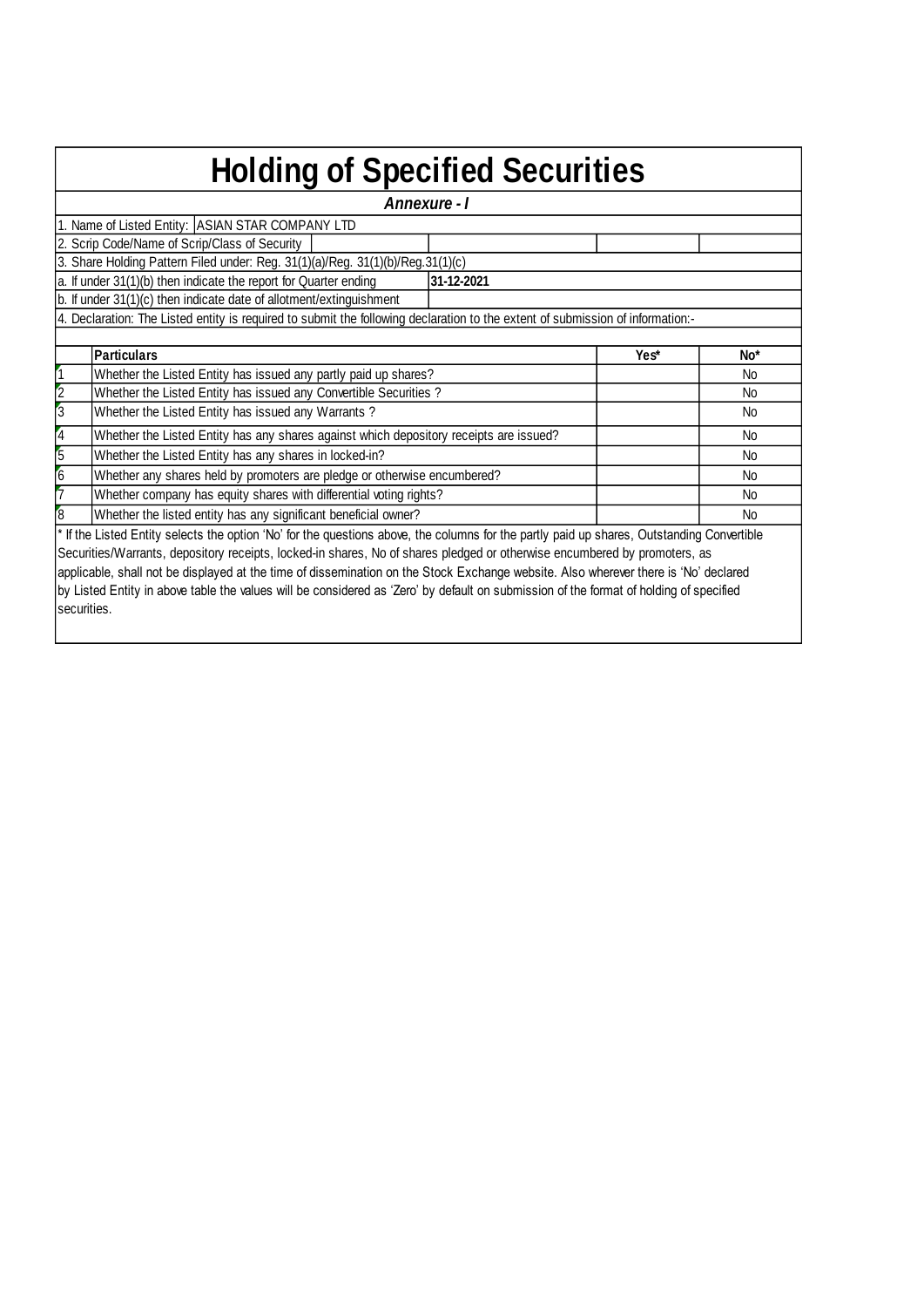|                           | Table I - SUMMARY STATEMENT HOLDING OF SPECIFIED SECURITIES |                                      |                                                                      |                                                                |                                                                  |                                                                                                                                                           |         |                               |                 |                                                                      |           |  |                                 |              |                                          |            |                                       |              |  |  |  |  |  |  |  |                         |  |                                                                                                                                                                                                                                                        |                                           |  |                                                                               |  |                                                                             |
|---------------------------|-------------------------------------------------------------|--------------------------------------|----------------------------------------------------------------------|----------------------------------------------------------------|------------------------------------------------------------------|-----------------------------------------------------------------------------------------------------------------------------------------------------------|---------|-------------------------------|-----------------|----------------------------------------------------------------------|-----------|--|---------------------------------|--------------|------------------------------------------|------------|---------------------------------------|--------------|--|--|--|--|--|--|--|-------------------------|--|--------------------------------------------------------------------------------------------------------------------------------------------------------------------------------------------------------------------------------------------------------|-------------------------------------------|--|-------------------------------------------------------------------------------|--|-----------------------------------------------------------------------------|
| Cate<br>gory<br>Ø         | Category of<br>shareholder<br>(II)                          | No.s of<br>Share<br>holders<br>(III) | No. of<br>fully<br>paid up<br>equity<br><b>Share</b><br>held<br>(IV) | No.s of<br>Partly<br>paid-up<br>equity<br>Share<br>held<br>(V) | No. of<br>shares<br>underlying<br>Depository<br>Receipts<br>(VI) | Total nos.<br>as a % of total<br>shares<br>held<br>no, of shares<br>$(VI)$ =<br>(calculated as<br>per<br>SCRR, 1957)<br>(VIII)<br>As a % of<br>$(A+B+C2)$ |         | Shareholding<br>(IV)+(V)+(VI) |                 | held in each class of<br>securities<br>(X)<br>No of Voting<br>Rights |           |  | <b>Number of Votting Rights</b> |              |                                          |            |                                       |              |  |  |  |  |  |  |  | Total<br>as a<br>$%$ of |  | Shareholding,<br>as a % assuming<br><b>Underlying</b><br>full conversion<br>Outstating<br>of convertible<br>convertible<br>securities as a<br>securities<br>%<br>of diluted share<br>(including<br>capital)<br><b>Warrants</b><br>$(XI) = (VII) + (X)$ | Number of<br>Locked in<br>shares<br>(XII) |  | Number of<br><b>Shares</b><br>pledged or<br>otherwise<br>encumbered<br>(XIII) |  | Number of<br>equity<br>shares held<br>in<br>dematerialized<br>form<br>(XIN) |
|                           |                                                             |                                      |                                                                      |                                                                |                                                                  |                                                                                                                                                           |         | Class<br><b>Equity</b>        | Class<br>Others | Total                                                                | $(A+B+C)$ |  | As a % of<br>$(A+B+C2)$         | No.<br>(a)   | As a % of<br>total<br>shares held<br>(b) | No.<br>(a) | Asa%of<br>total<br>shares held<br>(b) |              |  |  |  |  |  |  |  |                         |  |                                                                                                                                                                                                                                                        |                                           |  |                                                                               |  |                                                                             |
| (A)                       | Promoter & Promoter Group                                   |                                      | 11950000                                                             |                                                                |                                                                  | 11950000                                                                                                                                                  | 74.6558 | 1950000                       |                 | 0 11950000                                                           | 74,6558   |  | 74.6558                         | $\mathbf{0}$ | 0.0000                                   |            | 0.0000                                | 11950000     |  |  |  |  |  |  |  |                         |  |                                                                                                                                                                                                                                                        |                                           |  |                                                                               |  |                                                                             |
| $\left(\mathsf{B}\right)$ | Public                                                      | 658                                  | 4056800                                                              |                                                                |                                                                  | 4056800                                                                                                                                                   | 25.3442 | 4056800                       |                 | 4056800                                                              | 25.3442   |  | 25.3442                         | $\mathbf{0}$ | 0.0000                                   |            |                                       | 4054498      |  |  |  |  |  |  |  |                         |  |                                                                                                                                                                                                                                                        |                                           |  |                                                                               |  |                                                                             |
| $\overline{C}$            | Non Promoter-Non Public                                     |                                      |                                                                      |                                                                |                                                                  |                                                                                                                                                           |         |                               |                 |                                                                      | 0.0000    |  | 0.0000                          | 0            | 0.0000                                   | <b>NA</b>  | NA                                    | $\theta$     |  |  |  |  |  |  |  |                         |  |                                                                                                                                                                                                                                                        |                                           |  |                                                                               |  |                                                                             |
| $ C1\rangle$              | Shares underlying DRs                                       |                                      |                                                                      |                                                                |                                                                  |                                                                                                                                                           | NA      |                               |                 |                                                                      | 0.0000    |  | 0.0000                          | $\mathbf{0}$ | 0.0000                                   | NA         | NA                                    | $\mathbf{0}$ |  |  |  |  |  |  |  |                         |  |                                                                                                                                                                                                                                                        |                                           |  |                                                                               |  |                                                                             |
| $ C2\rangle$              | Shares held by Employee Trusts                              |                                      |                                                                      |                                                                |                                                                  |                                                                                                                                                           |         |                               |                 |                                                                      | 0.0000    |  | 0.0000                          | $\mathbf{0}$ | 0.0000                                   | NA         | NA                                    | $\mathbf{0}$ |  |  |  |  |  |  |  |                         |  |                                                                                                                                                                                                                                                        |                                           |  |                                                                               |  |                                                                             |
|                           | Total                                                       | 665                                  | 16006800                                                             |                                                                |                                                                  | 16006800                                                                                                                                                  |         | 16006800                      |                 | 0 16006800                                                           | 100.0000  |  | 100,0000                        | $\theta$     | 0.0000                                   |            |                                       | 16004498     |  |  |  |  |  |  |  |                         |  |                                                                                                                                                                                                                                                        |                                           |  |                                                                               |  |                                                                             |
|                           |                                                             |                                      |                                                                      |                                                                |                                                                  |                                                                                                                                                           |         |                               |                 |                                                                      |           |  |                                 |              |                                          |            |                                       |              |  |  |  |  |  |  |  |                         |  |                                                                                                                                                                                                                                                        |                                           |  |                                                                               |  |                                                                             |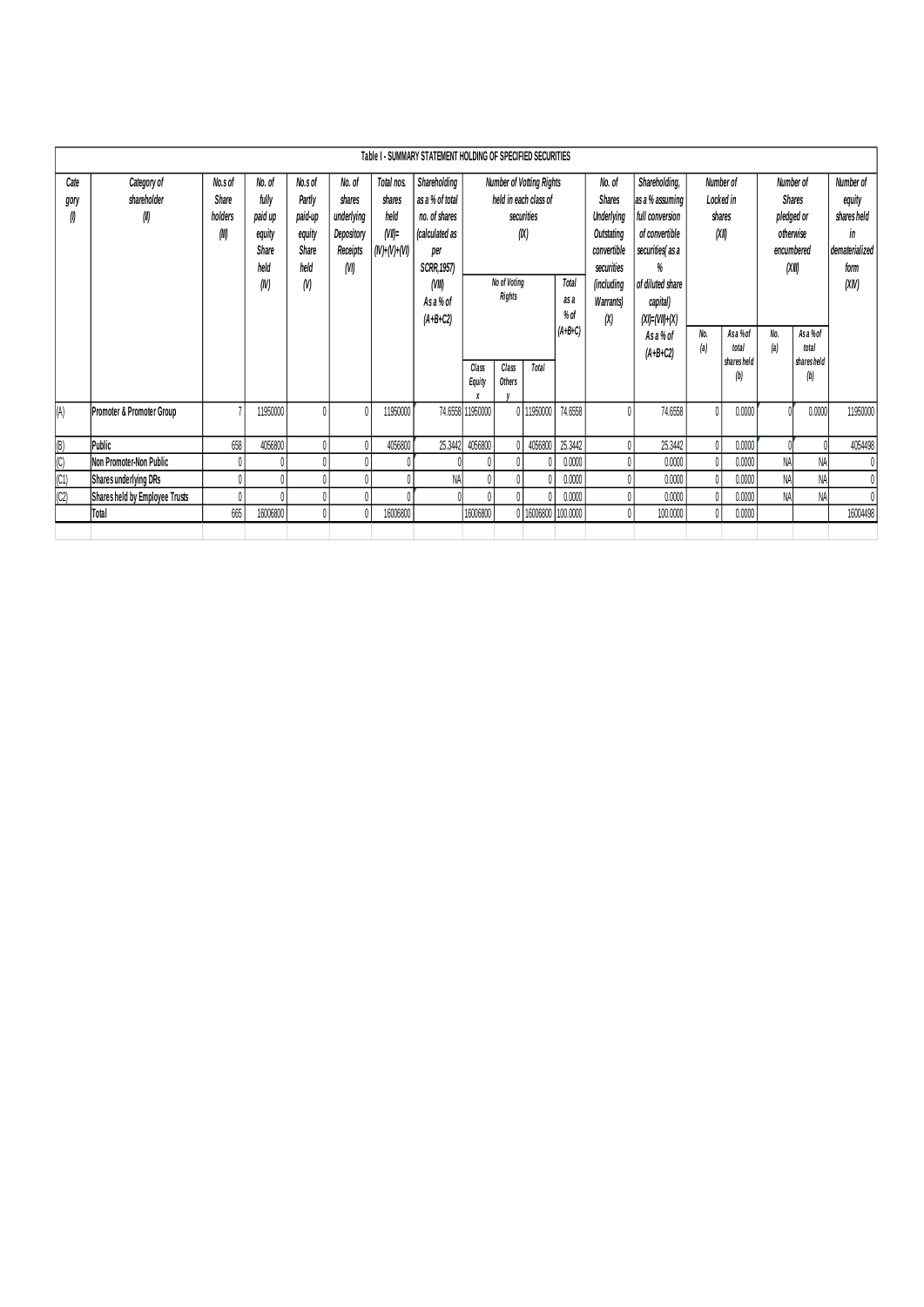|                                                                               | Table II - STATEMENT SHOWING SHAREHOLDING PATTERN OF THE PROMOTER AND PROMOTER GROUP                                                                                                                                               |                    |             |                  |          |                   |                                    |                                                              |                                                     |                                                                  |                                                             |                                                      |                           |                                                |                                                                              |            |                                                                                         |                                                             |                                  |                                     |                                                                               |  |                                                |
|-------------------------------------------------------------------------------|------------------------------------------------------------------------------------------------------------------------------------------------------------------------------------------------------------------------------------|--------------------|-------------|------------------|----------|-------------------|------------------------------------|--------------------------------------------------------------|-----------------------------------------------------|------------------------------------------------------------------|-------------------------------------------------------------|------------------------------------------------------|---------------------------|------------------------------------------------|------------------------------------------------------------------------------|------------|-----------------------------------------------------------------------------------------|-------------------------------------------------------------|----------------------------------|-------------------------------------|-------------------------------------------------------------------------------|--|------------------------------------------------|
|                                                                               | Category & Name of the<br>shareholders<br>$\emptyset$                                                                                                                                                                              | <b>Entity Type</b> | PAN<br>(II) |                  |          |                   | No of<br>Share<br>holders<br>(III) | No of<br>fully<br>paid up<br>equity<br><b>Shares</b><br>held | Partly<br>paid-up<br>equity<br>Share<br>held<br>(N) | No. of<br>shares<br>underlying<br>Depository<br>Receipts<br>(VI) | Total nos.<br>shares<br>held<br>$(VI)$ =<br>$(IV)+(V)+(VI)$ | Shareho<br>Iding<br>$\%$<br>calculat<br>ed as<br>per |                           |                                                | <b>Number of Voting Rights</b><br>held in each class of<br>securities<br>(X) |            | No. of<br><b>Shares</b><br><b>Underlying</b><br>Outstating<br>convertible<br>securities | Shareholdi<br>ng,<br>asa%<br>assuming<br>full<br>conversion | Locked in<br>(XII)               | Number of<br>shares                 | Number of<br><b>Shares</b><br>pledged or<br>otherwise<br>encumbered<br>(XIII) |  | Number<br>of<br>equity<br>shares<br>held<br>in |
|                                                                               |                                                                                                                                                                                                                                    |                    |             |                  | (N)      |                   |                                    |                                                              | SCRR, 19<br>57<br>Asa%<br>of                        |                                                                  | No of Voting<br>Rights                                      |                                                      | as a<br>% of<br>$(A+B+C)$ | Total<br>(including<br><b>Warrants)</b><br>(X) | of<br>convertibl<br>e                                                        | No.<br>(a) | Asa %of<br>total<br>shares held                                                         | No.<br>(a)                                                  | Asa % of<br>total<br>shares held | demateri<br>alized<br>form<br>(XIV) |                                                                               |  |                                                |
|                                                                               |                                                                                                                                                                                                                                    |                    |             |                  |          |                   |                                    |                                                              | $(A+B+C$<br>2)<br>(VIII)                            | Class<br>Equity                                                  | Class<br>Others                                             | Total                                                |                           |                                                | securities(<br>as a %<br>of diluted                                          |            | (b)                                                                                     |                                                             | (b)                              |                                     |                                                                               |  |                                                |
|                                                                               | 1lndian                                                                                                                                                                                                                            |                    |             |                  |          |                   |                                    |                                                              |                                                     |                                                                  |                                                             |                                                      |                           |                                                |                                                                              |            |                                                                                         |                                                             |                                  |                                     |                                                                               |  |                                                |
| l(a)                                                                          | Individuals/Hindu undivided Family                                                                                                                                                                                                 |                    |             |                  |          |                   |                                    |                                                              |                                                     |                                                                  |                                                             |                                                      |                           |                                                |                                                                              |            |                                                                                         |                                                             |                                  |                                     |                                                                               |  |                                                |
|                                                                               | PRIYANSHU ARVIND SHAH                                                                                                                                                                                                              | Promoter           | AAHPS7479L  |                  | 1215450  | 0                 | 0                                  | 1215450                                                      | 7.5933                                              | 1215450                                                          |                                                             | 1215450                                              | 7.5933                    | Λ                                              | 7.5933                                                                       |            | 0.0000                                                                                  |                                                             | 0.0000                           | 1215450                             |                                                                               |  |                                                |
|                                                                               | <b>VIPUL PRABODH SHAH</b>                                                                                                                                                                                                          | Promoter           | AAHPS8405J  |                  | 4000050  |                   | $\theta$                           | 4000050                                                      | 24.9897                                             | 4000050                                                          |                                                             | 4000050                                              | 24.9897                   |                                                | 24.9897                                                                      |            | 0.0000                                                                                  | $\sqrt{ }$                                                  | 0.0000                           | 4000050                             |                                                                               |  |                                                |
|                                                                               | ARVIND TARACHAND SHAH                                                                                                                                                                                                              | Promoter           | AAHPS8428B  |                  | 1584450  | 0                 | 0                                  | 1584450                                                      | 9.8986                                              | 1584450                                                          |                                                             | 1584450                                              | 9.8986                    |                                                | 9.8986                                                                       |            | 0.0000                                                                                  |                                                             | 0.0000                           | 1584450                             |                                                                               |  |                                                |
|                                                                               | <b>DINESH TARACHAND SHAH</b>                                                                                                                                                                                                       | Promoter           | AAIPS0663F  |                  | 1000050  |                   |                                    | 1000050                                                      | 6.2477                                              | 1000050                                                          |                                                             | 1000050                                              | 6.2477                    |                                                | 6.2477                                                                       |            | 0.0000                                                                                  |                                                             | 0.0000                           | 1000050                             |                                                                               |  |                                                |
|                                                                               | RASILA ARVIND SHAH                                                                                                                                                                                                                 | Promoter<br>Group  | AAPPS8814F  |                  | 1200000  | $\theta$          |                                    | 1200000                                                      | 7.4968                                              | 1200000                                                          |                                                             | 1200000                                              | 7.4968                    |                                                | 7.4968                                                                       |            | 0.0000                                                                                  |                                                             | 0.0000                           | 1200000                             |                                                                               |  |                                                |
|                                                                               | NIRMALABEN DINESH SHAH                                                                                                                                                                                                             | Promoter<br>Group  | AAQPS0215F  |                  | 1800000  |                   |                                    | 1800000                                                      | 11.2452                                             | 1800000                                                          |                                                             | 1800000                                              | 11.2452                   |                                                | 11.2452                                                                      |            | 0.0000                                                                                  |                                                             | 0.0000                           | 1800000                             |                                                                               |  |                                                |
|                                                                               | Total                                                                                                                                                                                                                              |                    |             | $\boldsymbol{6}$ | 10800000 | $\mathbf{0}$      | $\mathbf{0}$                       | 10800000                                                     |                                                     | 67.4713 10800000                                                 |                                                             | 0 10800000                                           | 67.4713                   | $\mathsf{n}$                                   | 67.4713                                                                      | ſ          | 0.0000                                                                                  | ſ                                                           | 0.0000                           | 10800000                            |                                                                               |  |                                                |
| (b)                                                                           | Central Government/State Government(s)                                                                                                                                                                                             |                    |             |                  |          |                   |                                    |                                                              |                                                     |                                                                  |                                                             |                                                      |                           |                                                |                                                                              |            |                                                                                         |                                                             |                                  |                                     |                                                                               |  |                                                |
|                                                                               |                                                                                                                                                                                                                                    |                    |             | 0                |          | 0                 |                                    |                                                              | 0.0000                                              |                                                                  |                                                             |                                                      | 0.0000                    |                                                | 0.0000                                                                       |            | 0.0000                                                                                  |                                                             | 0.0000                           |                                     |                                                                               |  |                                                |
|                                                                               | Total                                                                                                                                                                                                                              |                    |             | 0                |          | 0                 | 01                                 |                                                              | 0.0000                                              | ſ                                                                |                                                             |                                                      | 0.0000                    | $\mathbf{0}$                                   | 0.0000                                                                       | ſ          | 0.0000                                                                                  |                                                             | 0.0000                           |                                     |                                                                               |  |                                                |
| (c)                                                                           | <b>Financial Institutions/Banks</b>                                                                                                                                                                                                |                    |             |                  |          |                   |                                    |                                                              |                                                     |                                                                  |                                                             |                                                      |                           |                                                |                                                                              |            |                                                                                         |                                                             |                                  |                                     |                                                                               |  |                                                |
|                                                                               |                                                                                                                                                                                                                                    |                    |             | 0                |          | 0                 | 0                                  |                                                              | 0.0000                                              |                                                                  |                                                             |                                                      | 0.0000                    |                                                | 0.0000                                                                       |            | 0.0000                                                                                  |                                                             | 0.0000                           |                                     |                                                                               |  |                                                |
|                                                                               | Total                                                                                                                                                                                                                              |                    |             | $\mathbf{0}$     | 10800000 | 0<br>$\mathbf{0}$ | 0<br>0                             | 10800000                                                     | 0.0000                                              | 67.4713 10800000                                                 |                                                             | 0 10800000                                           | 0.0000<br>67.4713         |                                                | 0.0000<br>67.4713                                                            |            | 0.0000<br>0.0000                                                                        |                                                             | 0.0000<br>0.0000                 | 10800000                            |                                                                               |  |                                                |
|                                                                               | Sub-Total (A)(1                                                                                                                                                                                                                    |                    |             |                  |          |                   |                                    |                                                              |                                                     |                                                                  |                                                             |                                                      |                           |                                                |                                                                              |            |                                                                                         |                                                             |                                  |                                     |                                                                               |  |                                                |
| 2 Foreign<br>Individuals(Non-Resident Individuals/Foreign Individuals)<br>(a) |                                                                                                                                                                                                                                    |                    |             |                  |          |                   |                                    |                                                              |                                                     |                                                                  |                                                             |                                                      |                           |                                                |                                                                              |            |                                                                                         |                                                             |                                  |                                     |                                                                               |  |                                                |
|                                                                               | <b>DHARMESH DINESHCHANDRA</b><br><b>SHAH</b>                                                                                                                                                                                       | Promoter           | AAFPS8468R  |                  | 1150000  |                   |                                    | 1150000                                                      | 7.1844                                              | 1150000                                                          |                                                             | 1150000                                              | 7.1844                    |                                                | 7.1844                                                                       |            | 0.0000                                                                                  |                                                             | 0.0000                           | 1150000                             |                                                                               |  |                                                |
|                                                                               | Total                                                                                                                                                                                                                              |                    |             |                  | 1150000  | 0                 | 0                                  | 1150000                                                      | 7.1844                                              | 1150000                                                          | N                                                           | 1150000                                              | 7.1844                    | $\mathbf{0}$                                   | 7.1844                                                                       | Λ          | 0.0000                                                                                  |                                                             | 0.0000                           | 1150000                             |                                                                               |  |                                                |
| (c)                                                                           | Institutions                                                                                                                                                                                                                       |                    |             |                  |          |                   |                                    |                                                              |                                                     |                                                                  |                                                             |                                                      |                           |                                                |                                                                              |            |                                                                                         |                                                             |                                  |                                     |                                                                               |  |                                                |
|                                                                               |                                                                                                                                                                                                                                    |                    |             |                  |          | 0                 |                                    |                                                              | 0.0000                                              | $\theta$                                                         |                                                             |                                                      | 0.0000                    | 0                                              | 0.0000                                                                       | Λ          | 0.0000                                                                                  |                                                             | 0.0000                           | 0                                   |                                                                               |  |                                                |
|                                                                               | Total                                                                                                                                                                                                                              |                    |             |                  |          | $\mathbf{0}$      |                                    |                                                              | 0.0000                                              |                                                                  |                                                             |                                                      | 0.0000                    |                                                | 0.0000                                                                       |            | 0.0000                                                                                  |                                                             | 0.0000                           | $\mathbf{0}$                        |                                                                               |  |                                                |
|                                                                               | Sub-Total (A)(2                                                                                                                                                                                                                    |                    |             |                  | 1150000  | $\pmb{0}$         | 0                                  | 1150000                                                      | 7.1844                                              | 1150000                                                          |                                                             | 1150000                                              | 7.1844                    |                                                | 7.1844                                                                       |            | 0.0000                                                                                  |                                                             | 0.0000                           | 1150000                             |                                                                               |  |                                                |
|                                                                               | <b>Total Shareholding of Promoters</b>                                                                                                                                                                                             |                    |             |                  | 11950000 | 0                 |                                    | 11950000                                                     |                                                     | 74.6558 11950000                                                 | 01                                                          | 11950000                                             | 74.6558                   |                                                | 74.6558                                                                      |            | 0.0000                                                                                  |                                                             | 0.0000                           | 11950000                            |                                                                               |  |                                                |
|                                                                               | Details of Shares which remain unclaimed may be given hear along with details such as number of shareholders, outstanding shares held in demat/unclaimed suspense account, voting rights which are frozen etc.                     |                    |             |                  |          |                   |                                    |                                                              |                                                     |                                                                  |                                                             |                                                      |                           |                                                |                                                                              |            |                                                                                         |                                                             |                                  |                                     |                                                                               |  |                                                |
| Note:                                                                         | (1) PAN would not be displayed on website of Stock Exchange(s).<br>(2) The term "Encumbrance" has the same meaning as assigned under regulation 28(3) of SEBI (Substantial Acquisition of Shares and Takeovers) Regulations, 2011. |                    |             |                  |          |                   |                                    |                                                              |                                                     |                                                                  |                                                             |                                                      |                           |                                                |                                                                              |            |                                                                                         |                                                             |                                  |                                     |                                                                               |  |                                                |
|                                                                               |                                                                                                                                                                                                                                    |                    |             |                  |          |                   |                                    |                                                              |                                                     |                                                                  |                                                             |                                                      |                           |                                                |                                                                              |            |                                                                                         |                                                             |                                  |                                     |                                                                               |  |                                                |